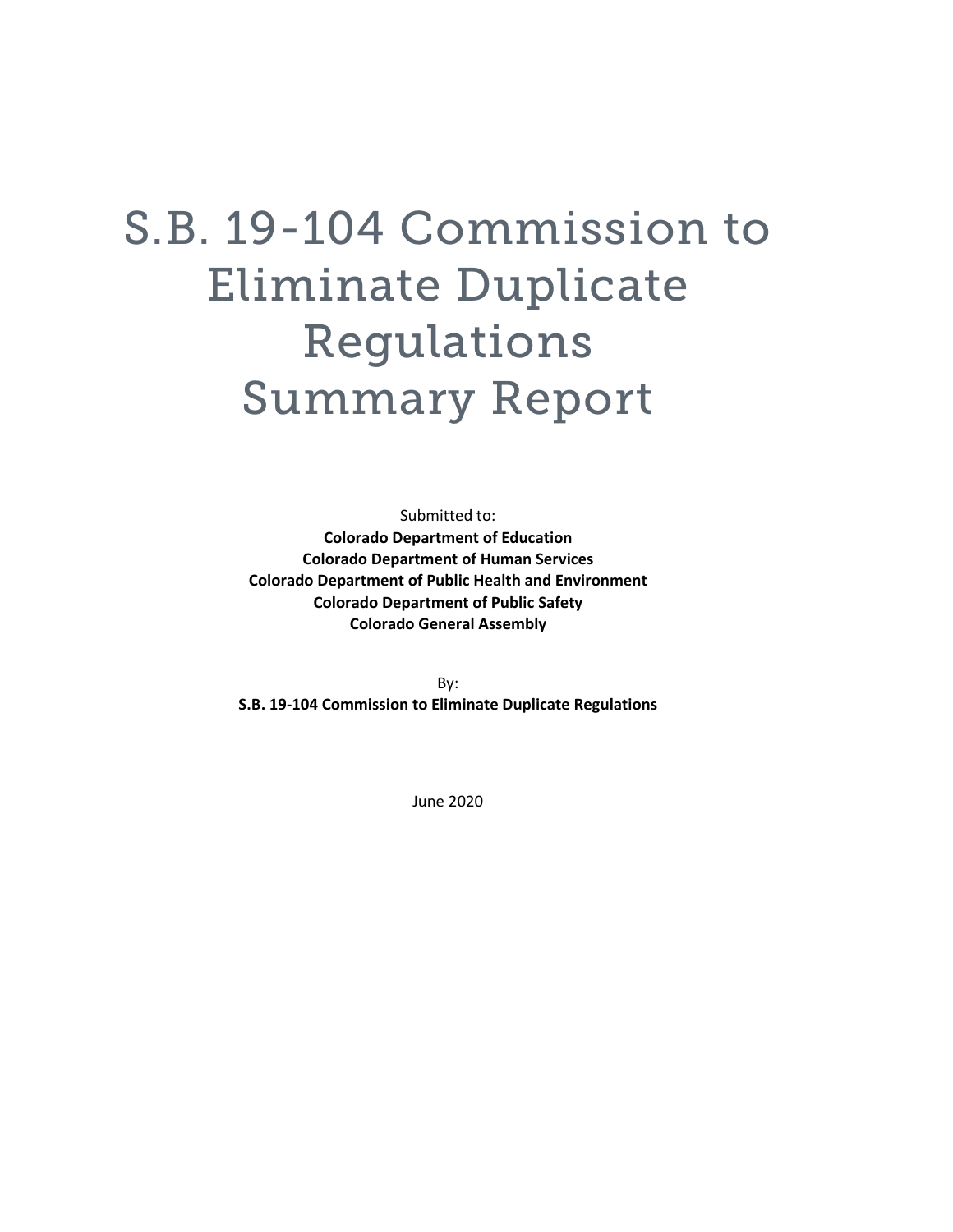

# Table of Contents

| <b>Executive Summary</b>                 | 3 |
|------------------------------------------|---|
|                                          |   |
| Introduction                             | 5 |
|                                          |   |
| <b>Commission Meetings and Structure</b> | 5 |
|                                          |   |
|                                          |   |
| <b>Regulatory Findings</b>               | 6 |
|                                          |   |
| Recommendations                          | 6 |
| Fire Inspection                          |   |
| Playground Safety                        |   |
| Staffing                                 |   |
| <b>Building Maintenance</b>              |   |
| Conclusion                               | 9 |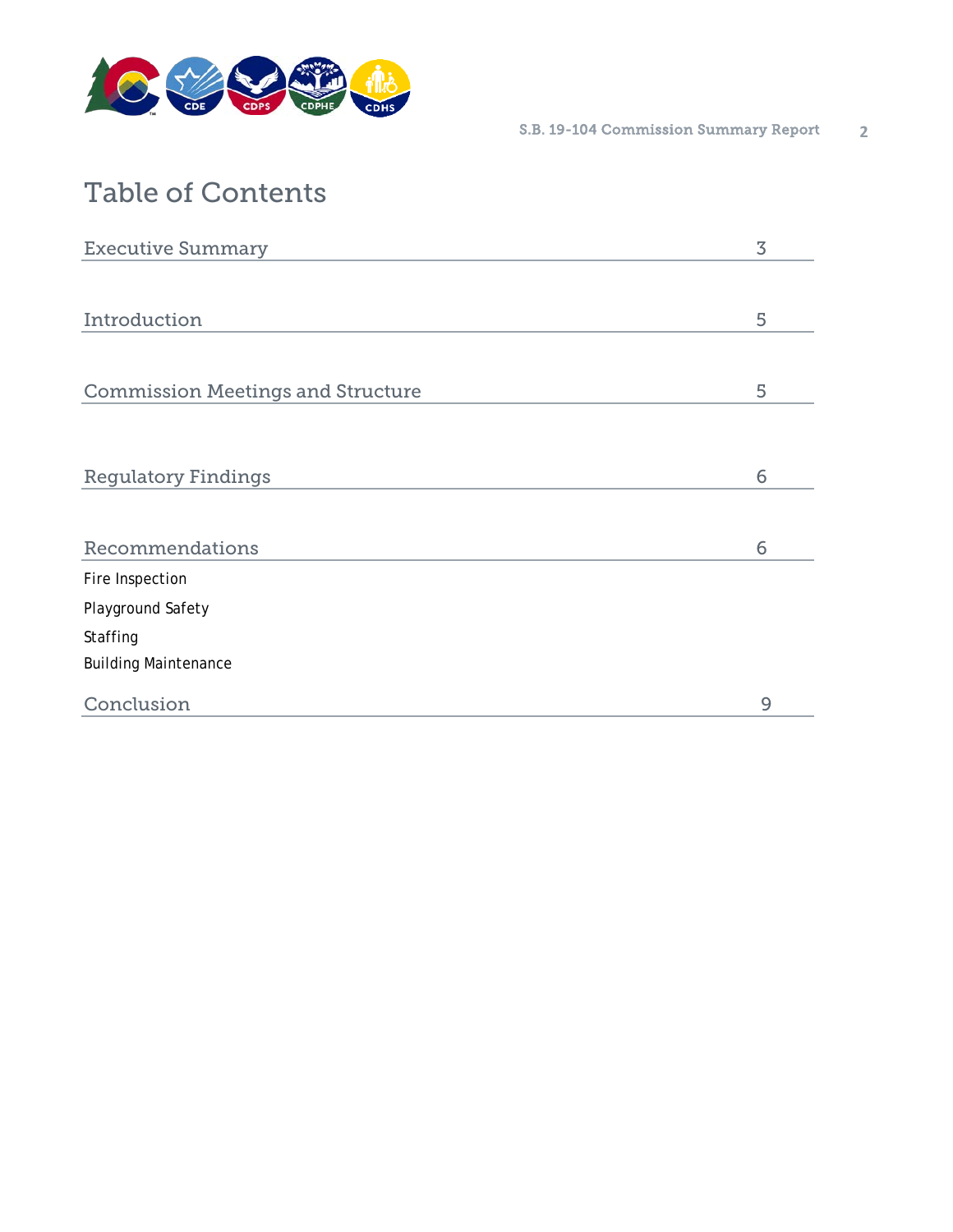

# Executive Summary

In 2019, the Colorado General Assembly passed [SB 19-104 Elimination of Duplicate Regulation of the](http://leg.colorado.gov/sites/default/files/2019a_104_signed.pdf)  [Property of a School District, District Charter School, or Institute Charter School.](http://leg.colorado.gov/sites/default/files/2019a_104_signed.pdf) The law created the Elimination of Duplicate Regulations Commission (the Commission) within the Colorado Department of Education (CDE) to analyze and identify duplicate regulations relating to the health and safety requirements for school-aged child care programs that operate on the property of a school district, district charter school, or Institute charter school. Representatives from CDE, the Department of Human Services, the Department of Public Health and Environment, and the Division of Fire Prevention and Control within the Department of Public Safety are to serve on the Commission, along with at least three practitioners. As part of its analysis, the Commission must also consider oral and written public testimony.

The Commission was established and began meeting in late 2019 in accordance with its statutory charge. However, the COVID-19 pandemic and subsequent public health orders forced the cancelation of the Commission's scheduled meetings in the Spring of 2020. As a result, the Commission chose to publish its recommendations and findings from its initial work in order to provide guidance to state agencies. The Commission acknowledges that it may continue its work and provide further recommendations related to school-age child care programs once work routines allow for larger inperson meetings and the future of the school-age child care regulatory landscape becomes clearer.

## **Commission Structure and Meetings**

In the Fall of 2019, the Commissioner of the Colorado Department of Education appointed 12 individuals to serve on the Commission, including four representatives from state agencies and eight practitioners. In addition, staff from the Education Commission of the States assisted in meeting preparation and facilitation. Please see Appendix A for a full list of Commission members.

The Commission held two in-person meetings (December 16, 2019 and February 24, 2020). While the Commission had intended to hold two additional meetings in April and May, these meetings were canceled due to the COVID-19 pandemic and subsequent public health orders. Given the Commission's findings at its first two meetings and the likely changing nature of child care regulations in the face of new public health guidelines, there was consensus across the Commission to formally document those recommendations for state agencies and other stakeholders that were established in the first meetings, while acknowledging that the Commission may continue its work once new work routines have normalized and there is a better understanding of the new child care landscape and challenges in Colorado.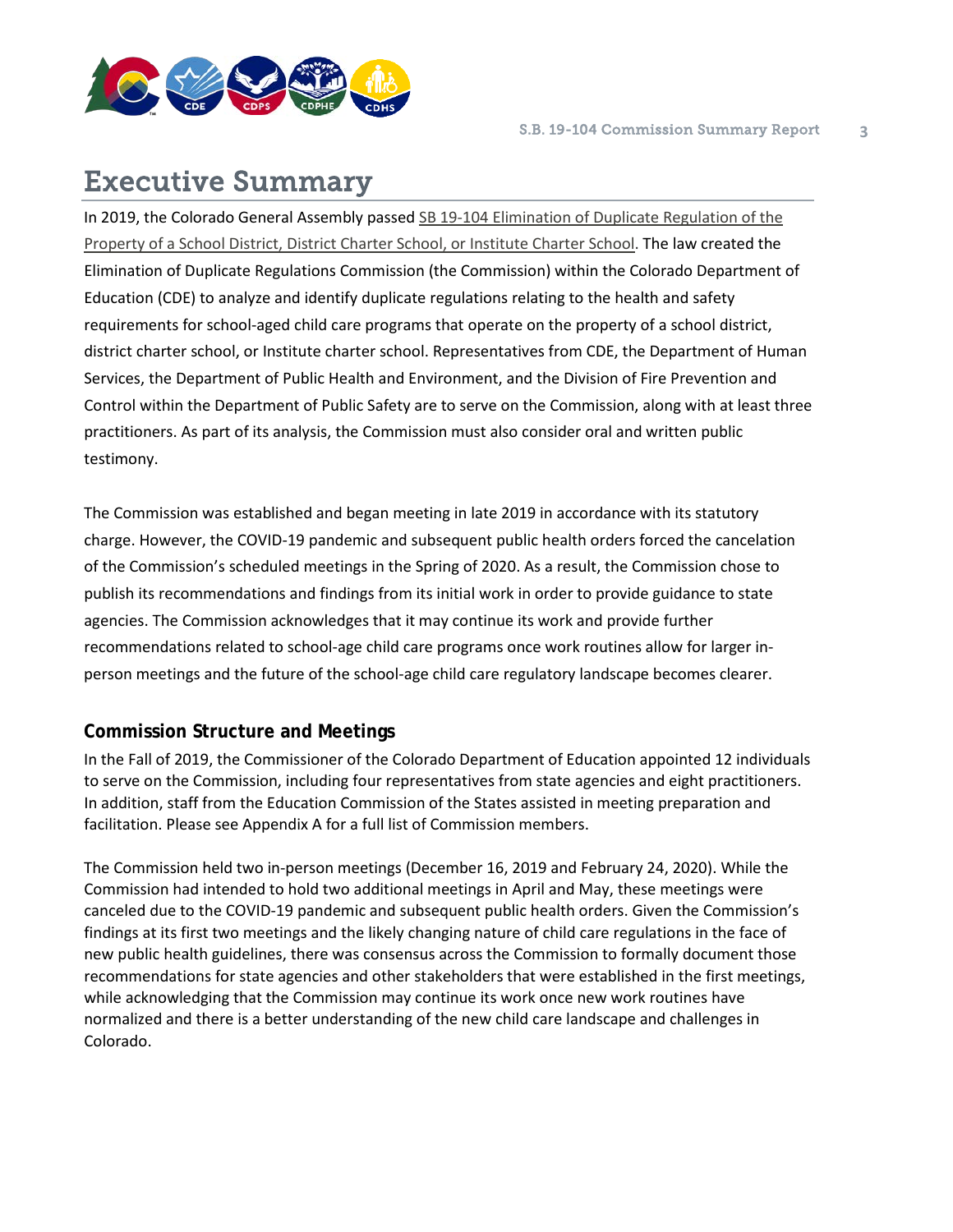

#### **Regulatory Findings**

At its first two meetings, the Commission worked to identify all current regulations across state agencies that govern the practices and procedures of school-age child care programs that operate on public school property. The Commission identified ten sets of regulations under which there may be potential duplication. A list of state agency regulations examined by the Commission can be found in Appendix B.

Through discussions of various "pain points" and areas where practitioners had experienced conflicting statements, practices, or requirements, the Commission determined that these issues were not a result of duplicate or conflicting regulations. While the specific language of these rules did not appear to be duplicated, there were areas where application of policy, training, or interpretation differed across agencies. Further, many of the issues identified were not a result of duplicative regulations, but a duplication of requirements outlined in the existing regulations. For example, requiring a fire inspection for a facility that had already been inspected and approved for other purposes. Accordingly, the Commission's recommendations detailed in this report are focused on policy implementation or regulatory changes, rather than the elimination of duplicate regulations. It should be noted that, with the cancelation of 50 percent of the Commission's meetings, the Commission may still find an actual duplication of regulations in future meetings or discussions.

#### **Recommendations**

At its February meeting, the Commission discussed issues relating to fire inspections, playground safety, building maintenance, and group size and staffing ratios. For each of these topics, the Commission developed specific recommended actions for state agencies in order to both clarify and more consistently and effectively implement regulations for school-age child care programs operating in public school buildings. The recommendations detailed in this report range from additional and more consistent training of inspectors to potential statutory changes to provide additional clarity.

#### **Conclusion**

Overall, the Commission's work did not reveal significant duplication in state agency regulations governing school-age child care programs operating in public school settings. However, by bringing various state agencies and practitioners together, the Commission was able to better understand how the various regulations affect the operations of these programs in ways that are different from other child care settings. In examining these differences, the Commission was able to make recommendations as to how specific policy and implementation changes can provide clarity and ease unintended burdens for these programs.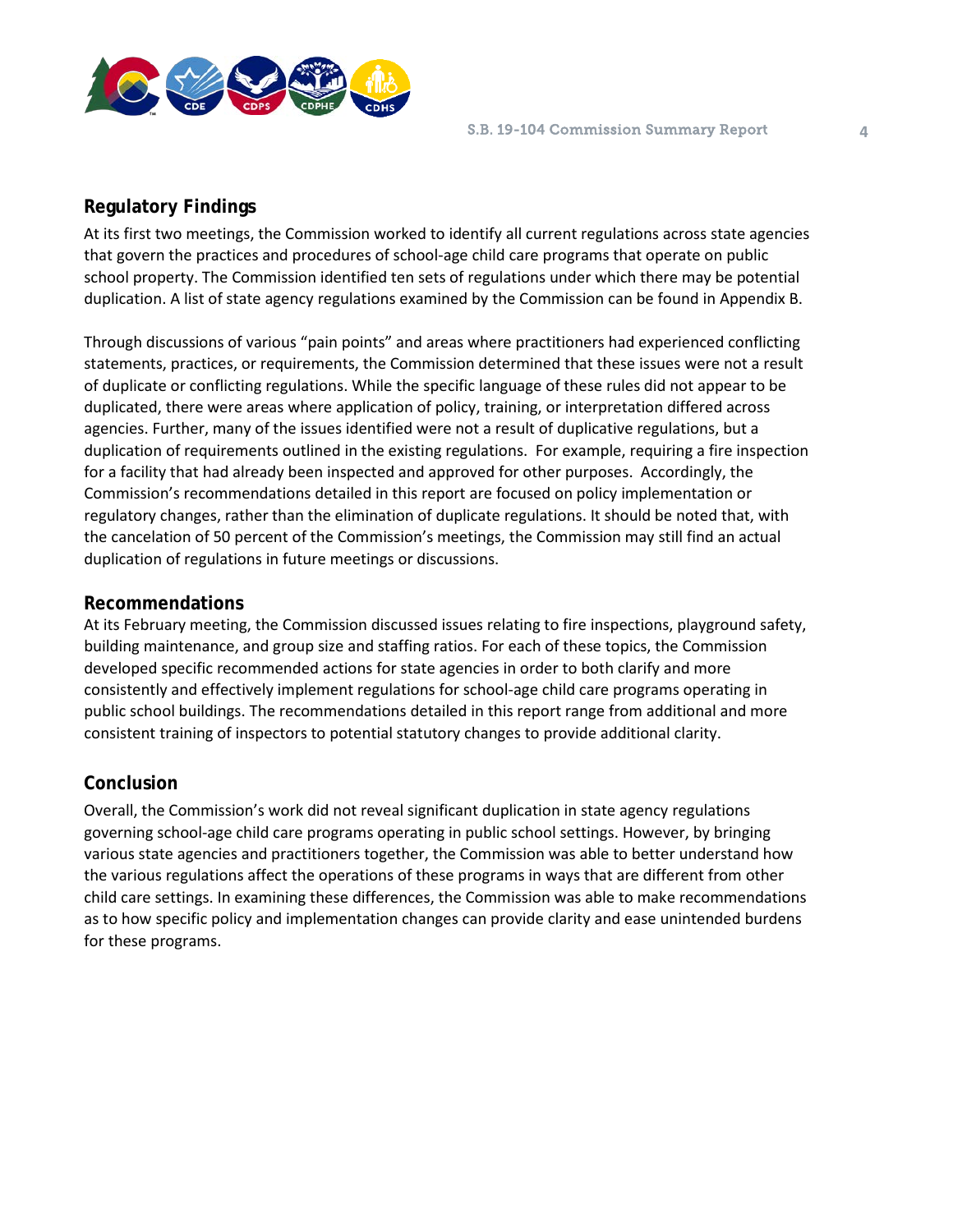

## Introduction

In 2019, the Colorado General Assembly passed [SB 19-104 Elimination of Duplicate Regulation of the](http://leg.colorado.gov/sites/default/files/2019a_104_signed.pdf)  [Property of a School District, District Charter School, or Institute Charter School.](http://leg.colorado.gov/sites/default/files/2019a_104_signed.pdf) The law created the Elimination of Duplicate Regulations Commission (the Commission) within the Colorado Department of Education (CDE) to analyze and identify duplicate regulations relating to the health and safety requirements for school-aged child care programs that operate on the property of a school district, district charter school, or Institute charter school. The bill requires representatives from CDE, the Department of Human Services, the Department of Public Health and Environment, and the Division of Fire Prevention and Control within the Department of Public Safety to serve on the Commission, along with at least three practitioners. As part of its analysis, the Commission must also consider oral and written public testimony.

The Commission was established and began meeting in late 2019 in accordance with the statutory charge. However, the COVID-19 pandemic and subsequent public health orders forced the cancelation of the Commission's scheduled meetings in the spring of 2020. As a result, the Commission chose to publish its recommendations and findings from its initial work in order to provide guidance to state agencies. This report reflects those recommendations and findings. In addition, the Commission acknowledges that it may continue its work and provide further recommendations related to school-age child care programs once work routines allow for larger in-person meetings and the future school-age child care regulatory landscape becomes clearer.

## Commission Structure and Meetings

In the fall of 2019, the Commissioner of the Colorado Department of Education appointed 12 individuals to serve on the Commission, including four representatives from state agencies and eight practitioners. In addition, staff from the Education Commission of the States assisted in meeting preparation and facilitation. Please see Appendix A for a full list of Commission members.

The Commission held two in-person meetings (December 16, 2019 and February 24, 2020). At its first meeting, Commission members received state-mandated training on Colorado's open meetings and record laws, and reviewed the Commission's statutory charge, bylaws, and structure for meetings and discussions. The Commission also developed a list of issues for which practitioners experienced conflicting regulatory and/or policy guidance. At the second meeting, the Commission reviewed the applicable state agency regulations and discussed in detail issues related to fire inspections, playground safety, building maintenance, and group size and staffing ratios. For each of these issues, the Commission developed recommendations for state agencies and stakeholders.

While the Commission had intended to hold two additional meetings in April and May, these meetings were canceled due to the COVID-19 pandemic and subsequent public health orders. Given the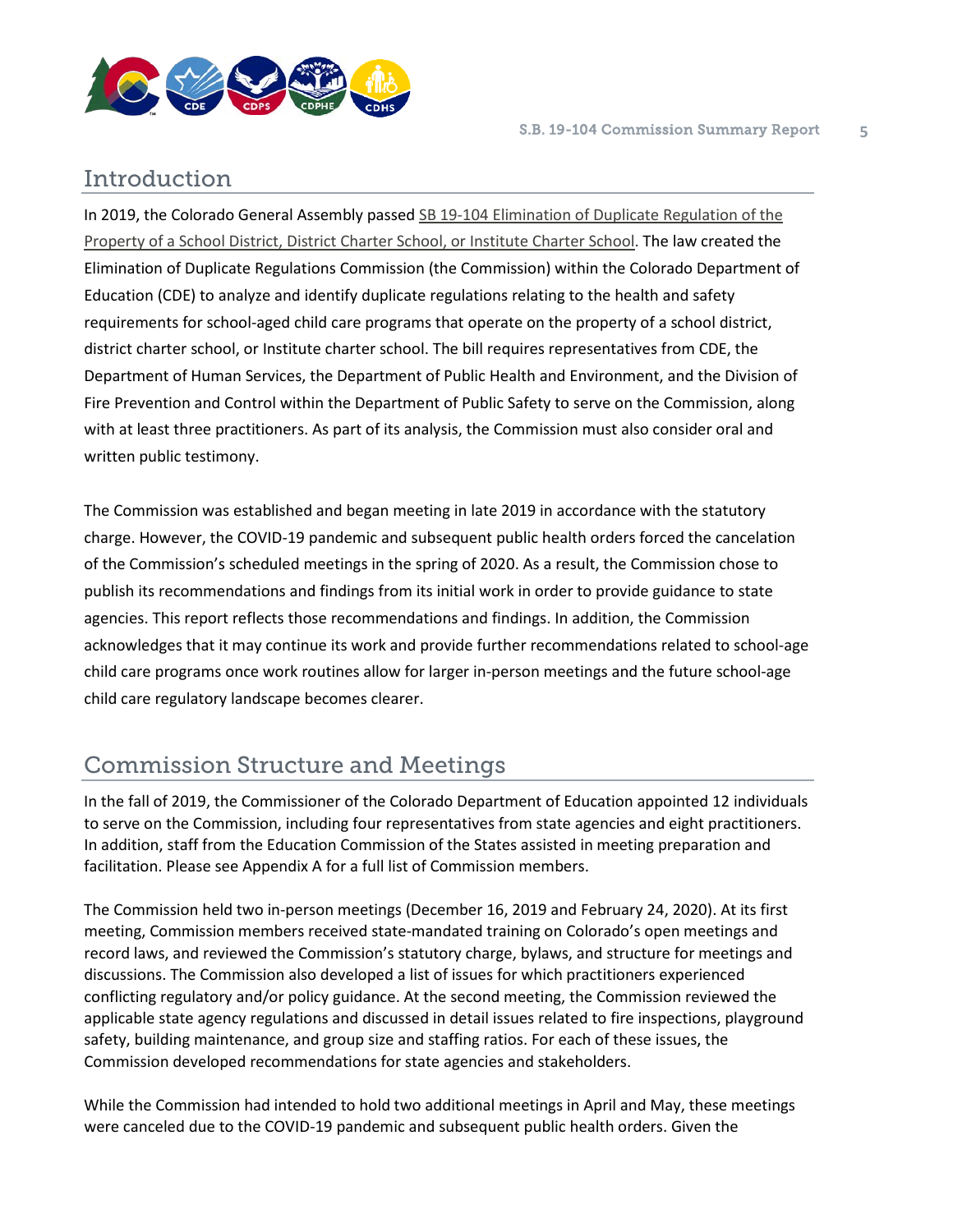

Commission's findings at its first two meetings and the likely changing nature of child care regulations in the face of new public health guidelines, there was consensus across the Commission to formally document its recommendations for state agencies and other stakeholders, while acknowledging that the Commission may continue its work once work routines have normalized and there is a better understanding of the new child care landscape and challenges in Colorado.

## Regulatory Findings

At its first two meetings, the Commission worked to identify all current regulations across state agencies that govern the practices and procedures of school-age child care centers that operate on public school property. The Commission identified ten sets of regulations under which there may be potential duplication. A list of state agency regulations examined by the Commission can be found in Appendix B.

Through discussions of various "pain points" and areas where practitioners had experienced conflicting statements, practices, or requirements, the Commission determined that these issues were not a result of duplicate or conflicting regulations. While the specific language of these rules did not appear to be duplicated, there were areas where application of policy, training, or interpretation differed across agencies. Further, many of the issues identified were not a result of duplicative regulations, but a duplication of requirements outlined in the existing regulations. For example, requiring a fire inspection for a facility that had already been inspected and approved for other purposes. Accordingly, the Commission's recommendations detailed in this report are focused on policy implementation or regulatory changes, rather than the elimination of duplicate regulations. It should be noted that, with the cancelation of 50 percent of the meetings, the Commission may find an actual duplication of regulations in future meetings or discussions.

## Recommendations

The sections below detail the Commission's discussion and policy recommendations for issues related to fire inspections, playground safety, building maintenance, and group size and staffing ratios as those policies are implemented in school-age child care programs that operate in public school settings.

## **Fire Inspection**

In discussing compliance issues related to fire inspection, practitioners serving on the Commission noted that their organizations were often responsible for fixing any fire code issues in their program's school setting, as opposed to the school or school district that owns the building. This reality was due to both the timing of the inspections and because these programs face licensure implications from the Colorado Department of Human Services (CDHS) if any code violations are found. In order to remedy this issue so that schools and districts also understand fire code issues in their buildings and can share in the responsibility for remedying those issues, the Commission makes the following recommendations:

Recommendation 1: Schools and school districts should receive a copy of any fire code inspection issues and/or code failures at the same time as the school age child-care program.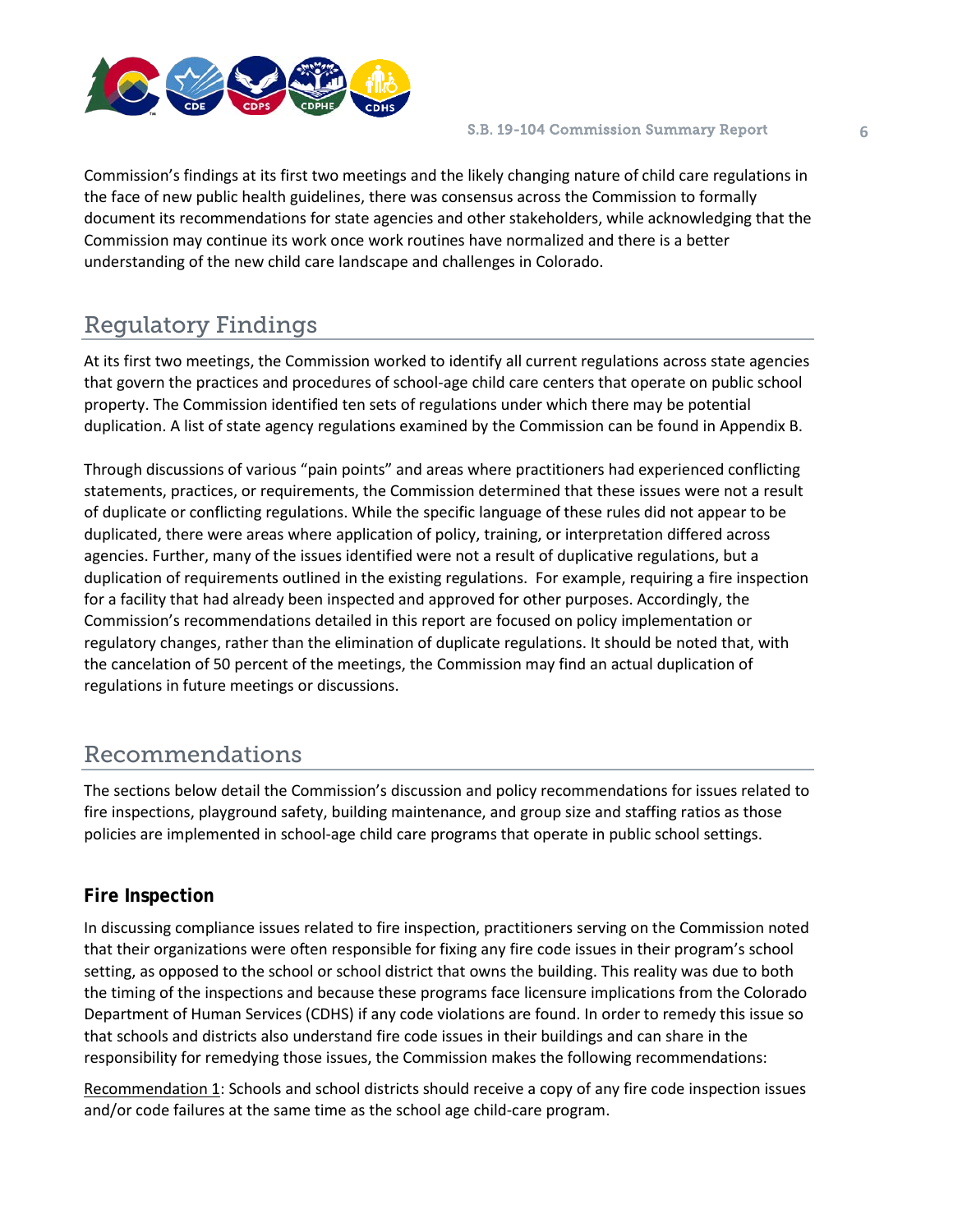

Recommendation 2: The Colorado General Assembly could enact a statutory change to ensure that all inspections be done by a fire code official through Division of Fire Prevention and Control under the Colorado Department of Public Safety (CDPS). Current statute, in section 26-6-104(4), C.R.S., requires facilities to conform to requirements of "local fire departments in the locality of the facility." On the other hand, schools must be inspected by a CDPS approved fire code official. Aligning these statutes such that fire code officials conduct all inspections would allow for more consistency and uniformity across programs and school buildings. This would also allow for a single inspection for a building to be used to meet licensing requirements for both the school and child care program which occupies the building.

## **Playground Safety**

In discussing regulatory issues related to playground safety, practitioners noted that there appeared to be certain structures that were safe for students during the school day, but were deemed unsafe for use by school-age child care programs. The primary focus of these concerns was related to the CDHS licensing height level requirements (six feet) of certain playground structures.

Representatives from CDHS confirmed that the current regulations for playground safety were based on national standards and recommendations. Further, practitioners also confirmed that these structures that were used by students during the school day had also been inspected by national playground safety experts or other commercial inspectors. Accordingly, the Commission makes the following recommendations related to playground safety:

Recommendation 1: CDE's Capital Construction office should make similar recommendations and/or issue guidance to schools and school districts regarding certification and structure height when they purchase playground materials. In aligning these recommendations and guidance with the guidance from CDHS, state agencies can ensure that all structures are meeting the same standards.

Recommendation 2: CDHS should consider revising its child care licensing regulations (12 CCR 2509-8 Rule 7.712.71) such that, if the playground structures have been certified by a national playground safety expert, that certification should satisfy licensing inspection requirements. CDE's Public School Facility Construction Guidelines (1 CCR 303-1) state that "all playground equipment shall be purchased from an International Playground Equipment Manufacturers Association (IPEMA) certified playground equipment manufacturer with adequate product liability insurance. Each piece of equipment purchased shall have an IPEMA certification."

## **Staffing (Maximum Group Size and Ratios)**

In discussing staffing issues, the Commission chose to address issues pertaining to maximum group size requirements and appropriate ratios. The Commission confirmed that, for school-age child care programs, these requirements exist in CDHS child care regulations (12 CCR 2509-8 Rule 7.712.43), which are based on national standards. CDE regulations and state statute do not dictate teacher-pupil ratios for K-12 students in public schools and districts.

Practitioners on the Commission and some of the written comments received by the Commission noted a lack of flexibility or understanding for potential fluctuations or deviations from these requirements in emergency situations. On the other hand, CDHS representatives highlighted the need for these concrete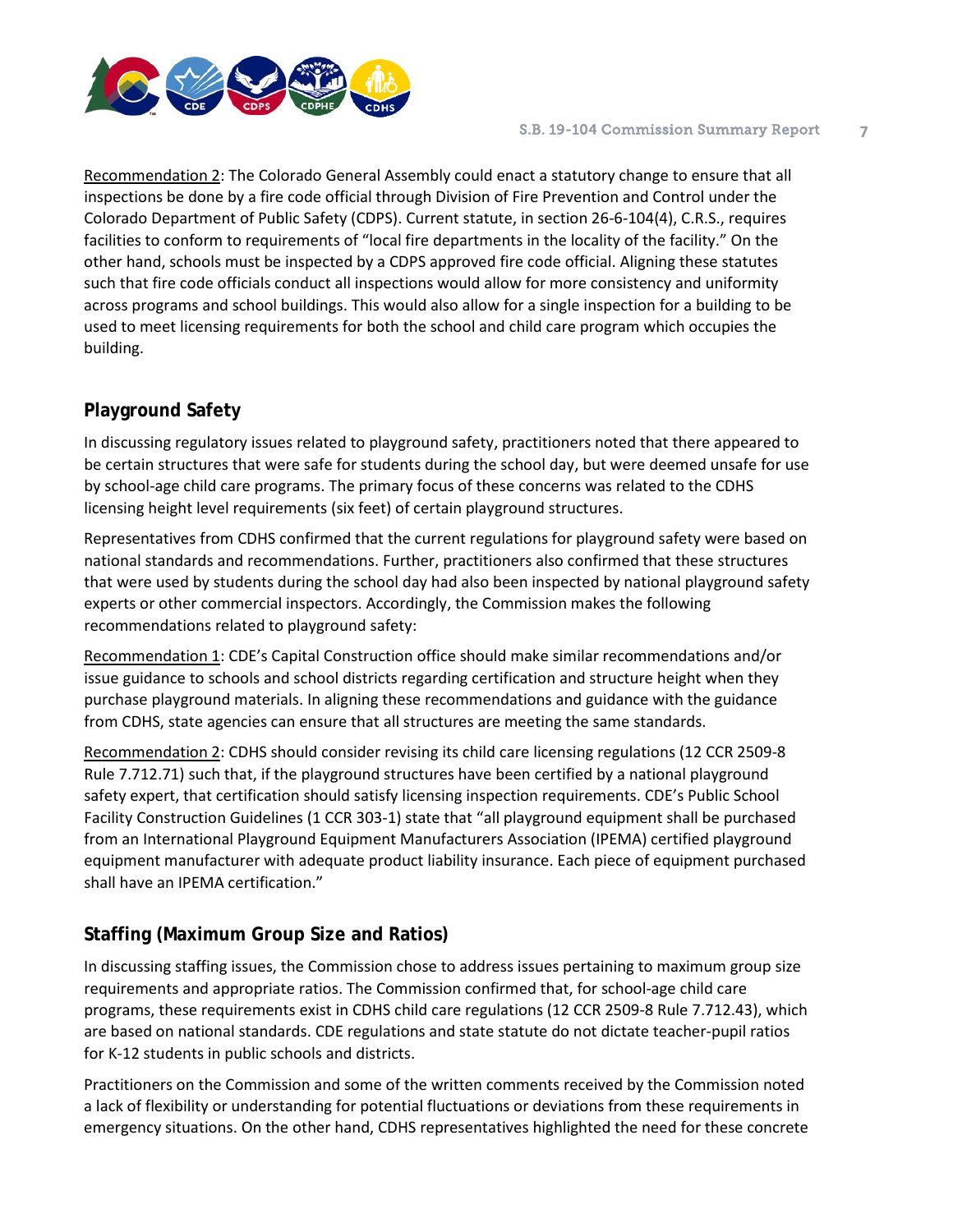

#### S.B. 19-104 Commission Summary Report **8**

regulations, along with the strict monitoring of the requirements, in order to prevent potential and more negative forms of employee sanctions (e.g., charges of neglect if children go missing). After further discussion, there appeared to be common ground on what actually constituted a licensure violation versus what could be considered an exception in case of emergency. The maximum group size and ratio requirements were a clear example where there was not a duplication in state agency regulations, but practitioners and programs felt the implementation of the regulations lacked consistency. Accordingly, the Commission made the following recommendations:

Recommendation 1: Increase training for local child care licensing inspectors on flexibility related to emergency situations and maximum size/ratio issues. This training could apply to various scenarios so that inspectors do not issue findings in emergency situations or where the requirements are not applicable. Further, CDHS may need to provide more information to the field on the appeals process and waivers. These avenues may be appropriate for emergency situations and should be more clearly communicated to the field.

Recommendation 2: CDHS should consider revising its rules to allow for a band of time for exception to ratio and maximum size requirements in emergency situations. Providers on the Commission agreed to provide language from other states that may be used in this situation, as long as the time period is limited and well-defined. Examples of that language are listed below:

- **Texas School-Age Child Care Rule #744:1507:** In emergency situations, you may use employees of the operation who do not meet caregiver qualifications for a limited time while a substitute caregiver is being secured. The time must be no longer than is reasonably necessary to secure a qualified substitute caregiver. Emergency situations include, but are not limited to, illness, accident, or death.
- **Indiana Child Care Rule #470 IAC 3-4.7-48 Child/staff ratios and supervision:** To protect children from harm, understanding that it is permissible for a staff member to leave the classroom only to use the restroom or to take care of an emergency situation for a particular child in the classroom and return immediately provided there is at least one qualified staff person remaining in the classroom.
- **North Carolina School-Age Child Care Rule #10A NCAC 09 .2506 GENERAL SAFETY REQUIREMENTS:** Staff/Child ratios may be altered when emergencies necessitate, for brief periods of time.

#### **Building Maintenance**

In discussing building maintenance issues, the Commission examined the child care licensing regulations from CDHS and health code regulations from the Colorado Department of Public Health and Environment (CDPHE). Practitioners on the Commission noted a similar issue to the fire inspections--the child care programs were often responsible for fixing health code violations that exist on school- or district-owned property. Based on information from CDPHE, the Commission came to understand that the crux of the problem is not that schools and districts do not have to meet the same code standards. Instead, the issue likely is the fact that local county health departments are not inspecting or monitoring those schools and districts with the same rigor or regularity with which CDHS licensing officials they are inspecting or monitoring child care programs. The lack of monitoring and inspection at the local county level is due to limited resources of these county departments. Accordingly, the Commission made the following recommendations: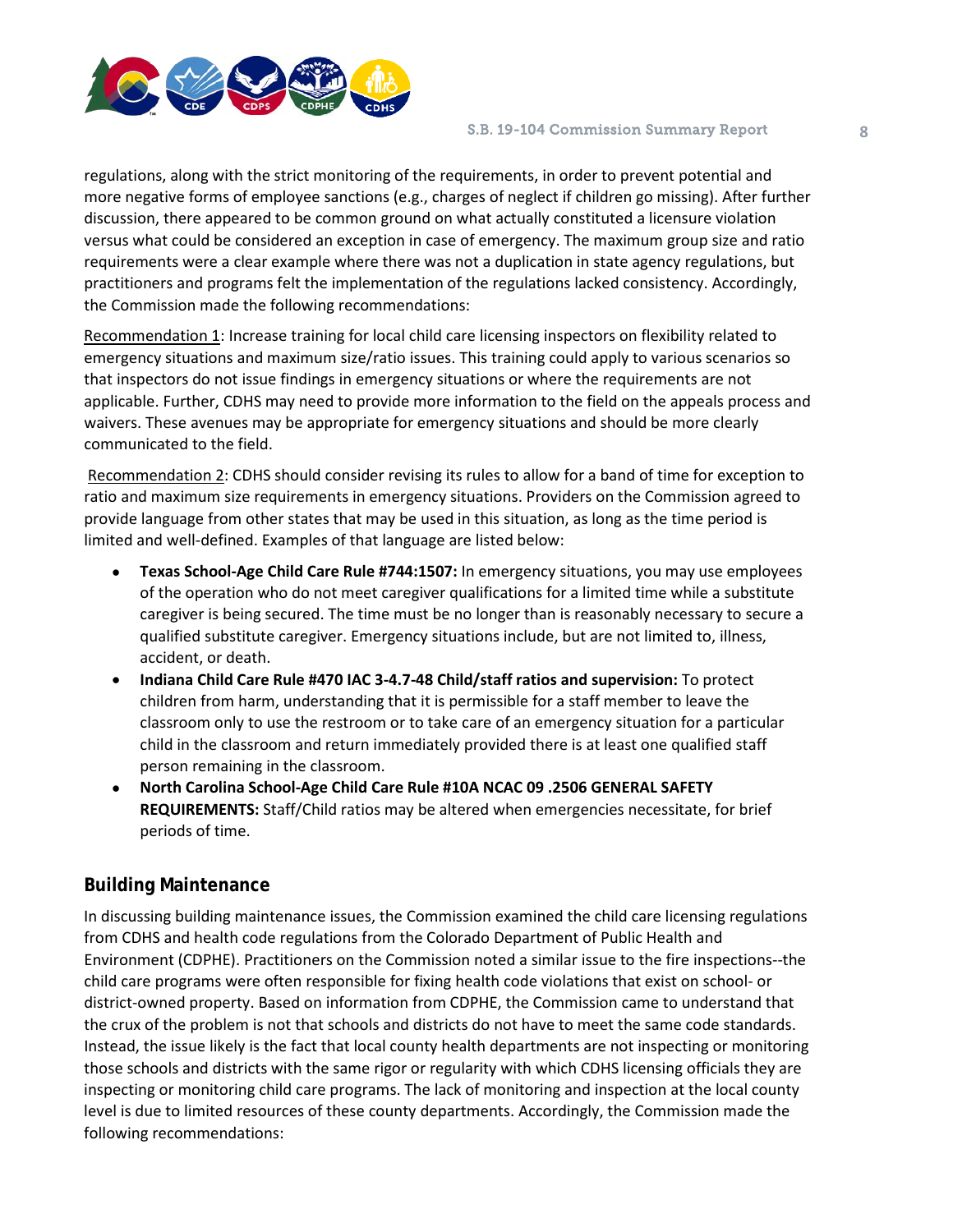

Recommendation 1: Ensure that a copy of health and safety violations from licensing inspections of school-age child care programs are also given to the school and/or district where the program operates. Further research into the potential liability that this creates for schools and districts will be needed.

Recommendation 2: State agencies should consider supporting a statutory change requiring local county health departments to inspect schools and districts (which would require resources and is outside of the Commission's scope)**.** 

It is worth noting that while the basis for these recommendations is still relevant, the COVID-19 pandemic likely will change the nature of health requirements and inspections of school buildings and child care programs. In addition, the role, priorities, and capacity of local county health departments has greatly changed since the Commission's discussion of this topic.

## Conclusion

Overall, the Commission's work did not reveal significant duplication in state agency regulations governing school-age child care programs operating in public school settings. However, by bringing various state agencies and practitioners together, the Commission was able to better understand how the various regulations affect the operations of these programs in ways that are different from other child care settings. In examining these differences, the Commission was able to make recommendations as to how specific policy and implementation changes can provide clarity and ease unnecessary burdens for these programs.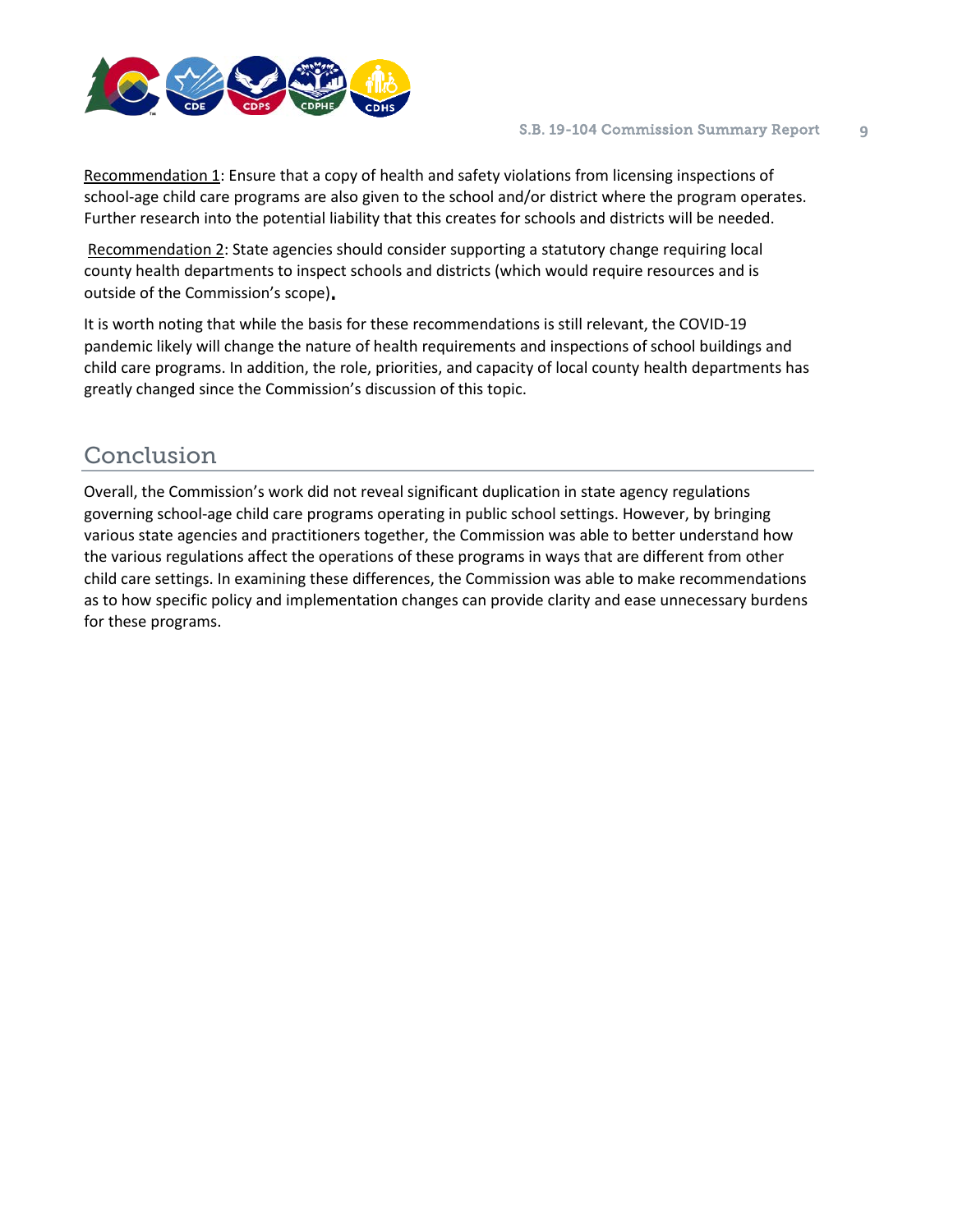

## Appendix A - Commission Members

Alicia Elmore - Douglas County School District Before and After School Enterprise Brandi Cowles - Boulder Valley School District School Age Care Program Carrie Lachermeier - Adams 12 Five Star Schools Before and After School Enterprise Programs Chris Burr - Upper Rio Grande School District Chris Brunette - Colorado Department of Public Safety Chris Coker - YMCA After School Jon Paul Burden - Weld RE-4 School District Preschool Program MaryAnne Snyder - Colorado Department of Human Services Melissa Bloom - Colorado Department of Education Scott Bright - ABC's Bright School-Age Programs Therese Pilonetti - Colorado Department of Public Health and Environment Susan Zimmerman - Saint Vrain Valley School District Community Schools